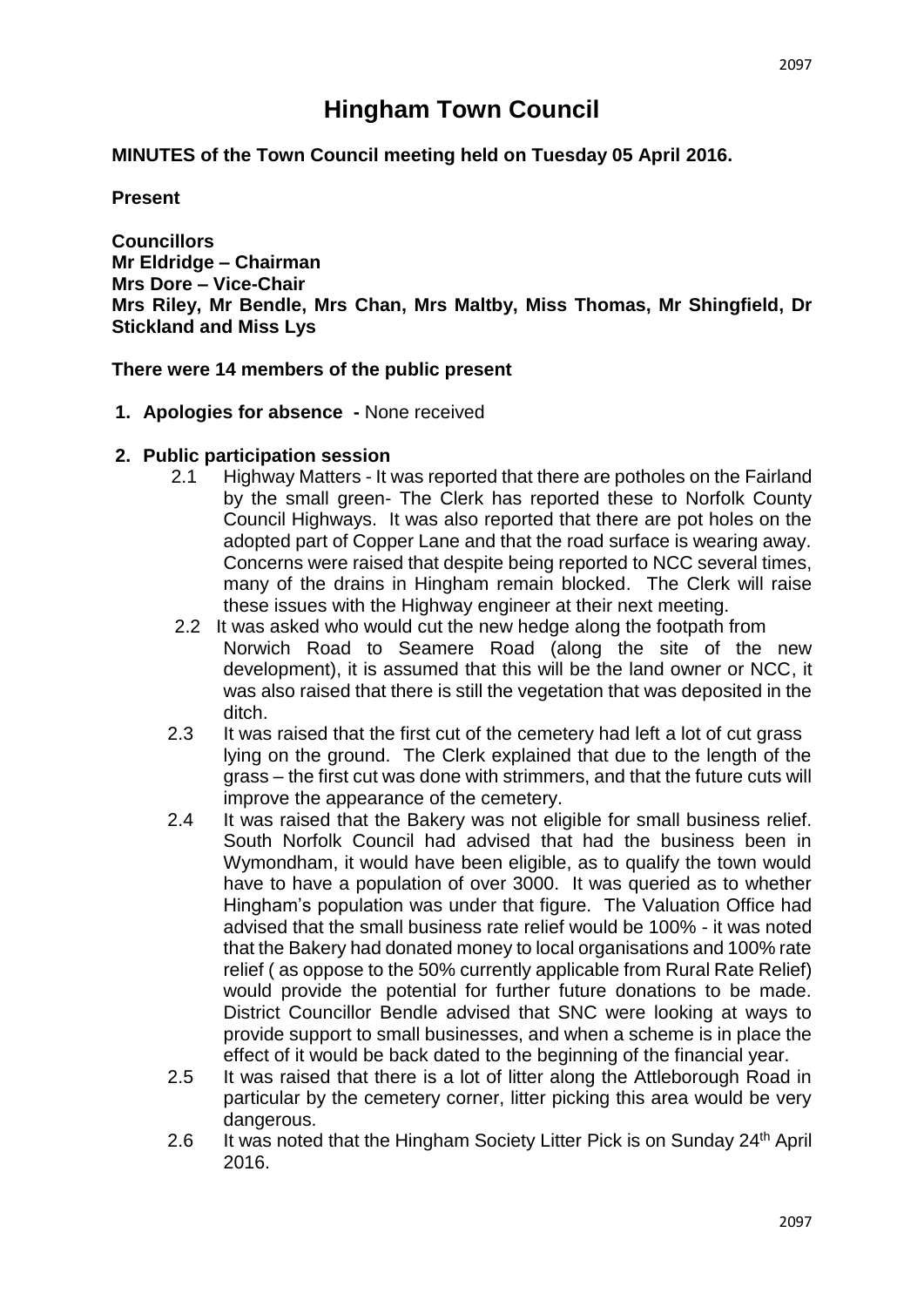- 2.7 Concerns were raised that the proposals for the new Co-operative store do not include parking provision for staff. At the public meeting the representatives for the Co-op had stated that the intention was to employ local people and therefore the assumption was that the staff would not drive to work. It was suggested that the Co-op approach the Fire Service to see if there was capacity for staff parking to the rear of the fire station.
- 2.8 It was asked if a request could be made for a clear shelter to be installed at the bus stop by the Hops development.
- **2 Accuracy of the Minutes of the Town Council meeting of 01 March 2016** The Minutes were agreed as correct and signed.
- **3 Declarations of interests with regard to items on the agenda and to consider requests for dispensations**
	- 4.1 Mrs Riley declared an interest in agenda item 11
	- 4.2 Mrs Chan declared an interest in item 11.3
	- 4.3 Mrs Maltby declared an interest in agenda item 13
- **4 Matters arising - (delivered as a written report – with verbal updates – see appendix A)**

It was agreed that the Clerk should make enquiries (with ROSPA) regarding the required wording for a new skate park sign.

#### **5 Working party reports**

- 6.1 Events Working Party Reported that a meeting had been held on 15 March 2016, several volunteers had come forward but many more are needed. Flyers will be distributed at the Annual Town Meeting asking for help. A grant of £400 has been given by SNC and the cake stall held on 19 March raised 132.75.
- 6.2 Highways Working Party Reported that a meeting had not taken place during March - Volunteers are needed for the Community Speed Watch including a volunteer to co-ordinate the scheme. The Clerk advised that the sites for placing the SAM2 speed sign had to be agreed with the Highways engineer in writing before the sign can be ordered. It was agreed that the Clerk should arrange this.
- 6.3 Cemetery Working Party reported that Plot A48 still needed to be topped up with soil and seeded, and that the stone to mark the deconsecrated area was still outstanding. A meeting had taken place to discuss the planting scheme and recommendations were awaited - it was suggested that the proposed 12 ground cover plants would not be sufficient successfully compete with weed growth and a greater number of plants would be needed. The entrance sign is now in place – the contractor had reported difficulty in tidying the area due to syringes being found. The Clerk is to report this to the Police.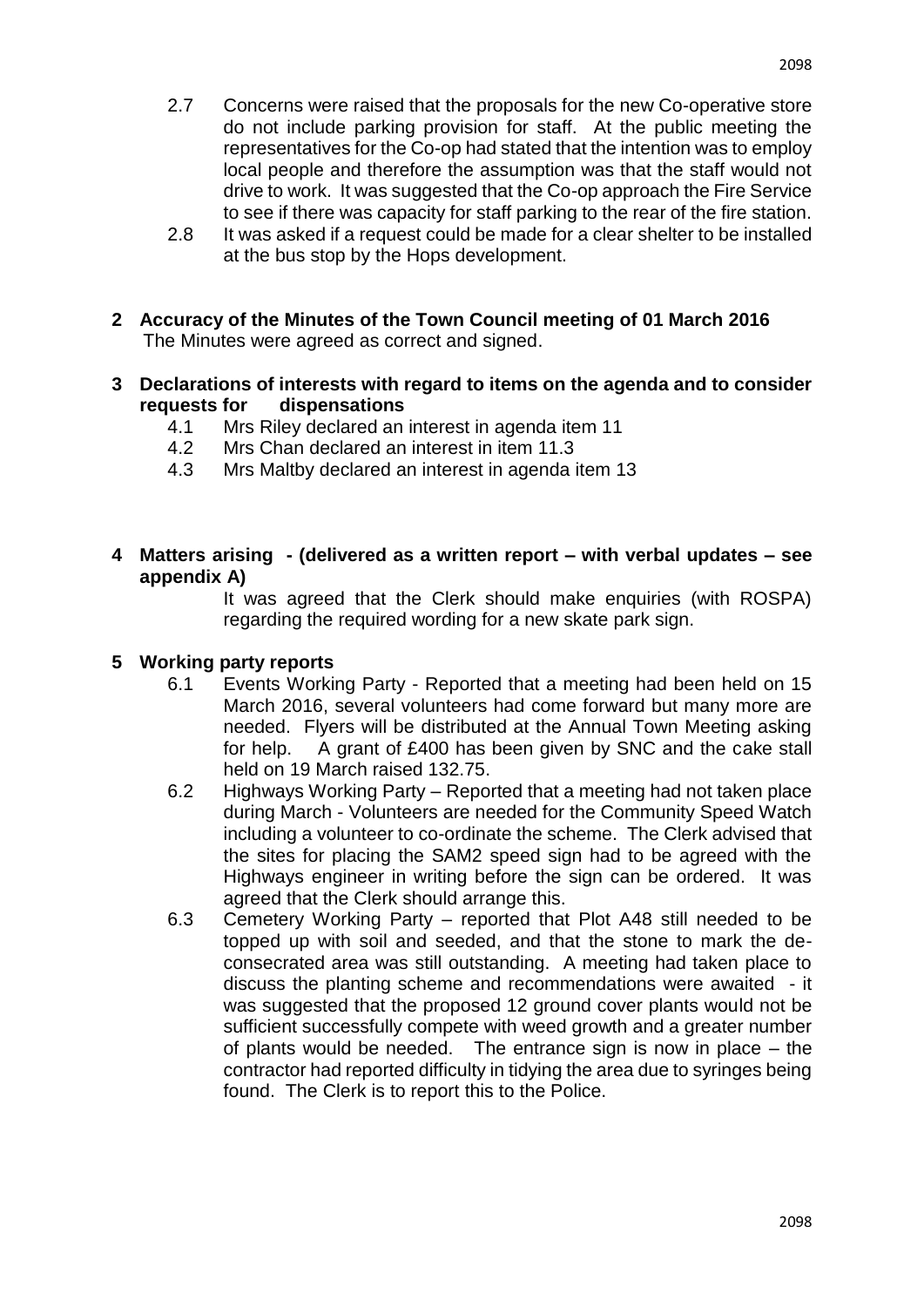- **7.1 Notice of Election - Election of Police and Crime Commissioner for the Norfolk Police Area - 5 May 2016 –** copies of this have been placed in the notice boards (Market Place and Lincoln Hall).
- **7.2 Dr Conway – Response regarding the pursuance of a 20mph speed limit on Hardingham Street/confirmation of attendance – Annual Town Meeting –** Dr Conway wrote in support of perusing a 20MPH zone on Hardingham Street and confirmed his planned attendance at the Annual Town Meeting.
- **7.3 Linda McDermott – Norfolk County Council confirmation of the Parish Partnership funding award for the SAM2 sign**
- **7.4 Cathy May – South Norfolk Council – Wymondham Leisure Centre re opening 11 April 2016**

### **8. District Councillor's report**

Councilllor Yvonne Bendle reported that as a result of the rate relief being removed by central government, 13 businesses were affected seeing an increase from nil.

It was also reported that the drainage proposals for the Hops development were approved at the SNC Committee hearing, the condition was applied that clarification on the inconsistency of the data for infiltration rates and permeability of the site must be provided, to be signed off by the lead flood authority. The affordable housing on the development consists of 18 rental properties and 11 shared equity, priority would be given to Hingham residents/people with local connections.

Cllr Bendle explained that as planning applications are now submitted on-line, paper copies were not being supplied to town and parish councils. Concerns were raised that the planning system was not fit for purpose, and down loading documents was very slow – The Clerk confirmed that it had taken several hours to download the relevant planning documents for the evenings meeting – it was asked that these comments be fed back to SNC.

### **9. County Councillor's report**

Councillor Dewsbury apologised for the blocked drains not been attended to/sufficiently cleared to keep them free flowing, it was asked if supervision of drain clearing/assessment of the methods needed to clear a drain took place as the current drain cleaning programme is inadequate.

Concerns were raised with Cllr Dewsbury that a number of the potholes which had been reported had not been filled, whereas others had. Cllr Dewsbury reported that there would be and additional £1.5 million available for small projects such as potholes and that the customer website would be easier to use with a better facility to track the progress of jobs. There was an underspend of £250,000 on gritting due to the mild winter.

Cllr Dewsbury also reported that the Fire Service were sharing services and some functions had moved to the Norfolk Constabulary building in Wymondham.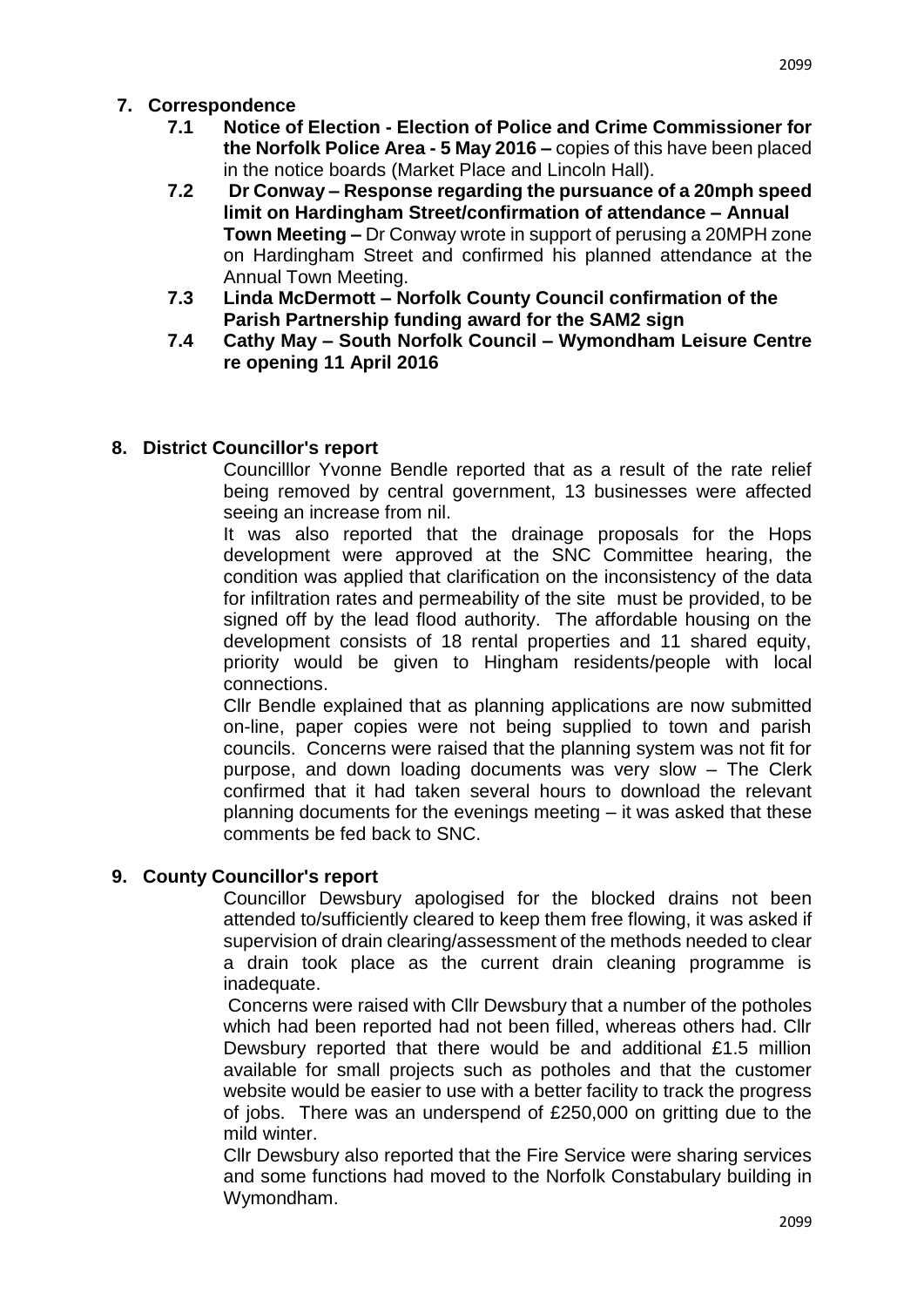- **10. Planning decisions**
	- **10.1. 2015/2678 Land South Of Norwich Road Hingham Norfolk Discharge of condition 14 of permission 2014/2322 - Hard and soft landscaping scheme - Approved**
	- **10.2 2016/0425 - Church Of St Andrew Attleborough Road Hingham Norfolk Lime Tree - Reduce height by 6-7m to a finish height of 15m and spread not reduced beyond 5m. Reduce laterals of retained upper 5m of crown by 2m. Approved with conditions**
	- **10.3 2016/0351 3 Dereham Road Hingham Norfolk NR9 4HU Renovations and minor alterations to a listed building following permission 2014/1163 - Approved with conditions**
	- **10.4 2016/0326 35 Lincoln Avenue Hingham Norfolk NR9 4NA Single storey rear extension - Approved with conditions**
	- **10.5 2016/0388 The Cottage 2 Dereham Road Hingham Norfolk NR9 4HU Holly x 2 - fell, Lime - re-pollard to a height of 4.6m and Laburnum fell - Approved**
	- **10.6 2016/0191 Halesowen 3 Folly Lane Hingham Norfolk NR9 4JE Front single storey extension to dwelling - Approved with conditions**
	- **10.7 2016/0190 19 - 21 Baxter Road Hingham Norfolk Discharge of conditions 4, 5, 6 & 7 of permission 2013/1075 boundary treatment, windows and doors, samples and existing ground level. Approved**
	- **10.8 2016/0173 - Land Around 42-52 Rectory Gardens Hingham Norfolk NR9 4RG Yew (T5 & T8) T8 Reduce the crown on the north side to the tree from 7m to 5m radial spread reduce the other three sides from 5m to 4m retaining a good crown form and not cutting beyond the live crown . T5 Reduce the crown on the north side to the tree from 5.4m to 3.4m radial spread reduce the other three sides from 5m to 4m retaining a good crown form and not cutting beyond the live crown. , Sycamore Group (G5) Fell due to complaints from neighbours about shading and leaves. Approved with conditions**
	- **10.9 2015/2463 Land South Of Norwich Road Hingham Norfolk Variation of condition 10 to allow revised drainage strategy of planning permission 2015/1675 - Erection of 88 dwellings. Approved with conditions**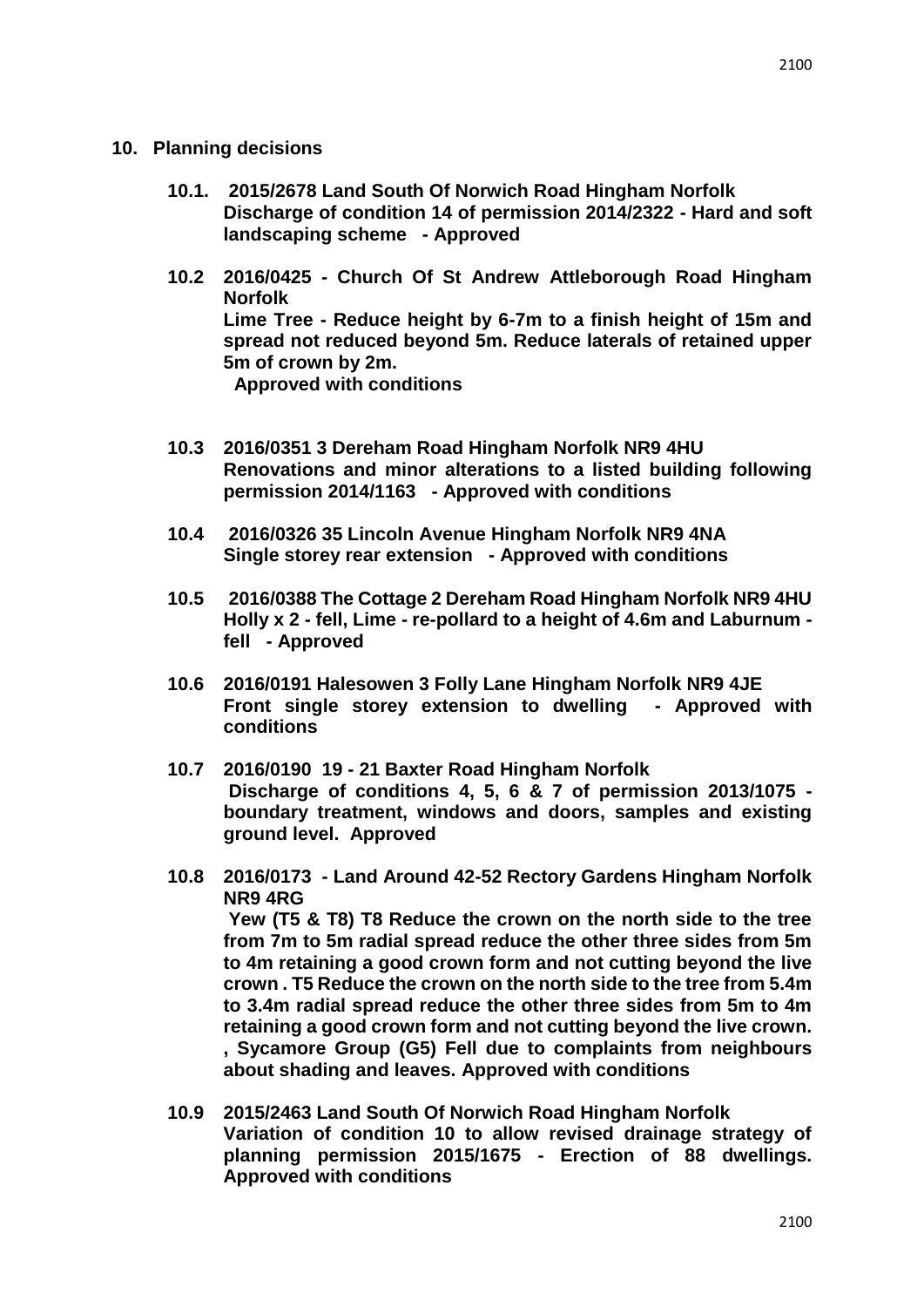#### **11. Planning Applications**

**11.1 2016/0613 - Pond Farm Little Ellingham Road Hingham NR9 4NE Proposed carports and conversion of existing attached carports to garden room.** 

The Council agreed to recommend acceptance.

**11.2 2016/0611 - Teats Barn Little Ellingham Road Hingham NR9 4NE Variation of condition 2 of permission 2014/1578/F (Conversion of barn to dwelling) - minor alterations to conversion of barn and erection of a general store building.** 

The Council agreed to recommend acceptance.

**11.3 2016/0474 - 27 Norwich Street Hingham Norfolk NR9 4LJ Demolition of existing garage building (including the forecourt canopy) and construction of a new food convenience store (Use Class A1) with alterations to the car parking area.** 

The Council agreed to recommend acceptance but to highlight concerns to SNC regarding:

- the lateness of the proposed opening hours (11pm) of the premises, which it was felt were not in keeping with the town ( a suggestion of 9pm was made) and:-
- the lack of parking provision for staff.
- **11.4 2016/0738 - 5 Primrose Road Hingham NR9 4HQ Single storey extension and new conservatory** The Council agreed to recommend acceptance.
- **11.5 2016/0288 & 0289 – Southernwood House, 9 Market Place NR9 4AF Erection of a single storey glazed veranda to the rear of the property**

The Council agreed to recommend acceptance.

**11.6 2016/0563 & 0564 - 1 Bond Street Hingham Norfolk NR9 4HA Single storey extension**

The Council agreed to recommend acceptance – but to highlight concerns to SNC regarding the discharge of the surface water from the extension.

**12. To discuss Norfolk County Council response regarding Pottles Alley "No Entry" signs**

Norfolk County Council had responded to the Clerk to advise that it would be possible to paint "No Entry" on the road at the entrance to Pottles Alley, but asked the Town Council to consider if this was appropriate in a conservation area. It was agreed to pursue this. The Clerk will pursue getting the illuminated "No Entry" signs fixed/replaced.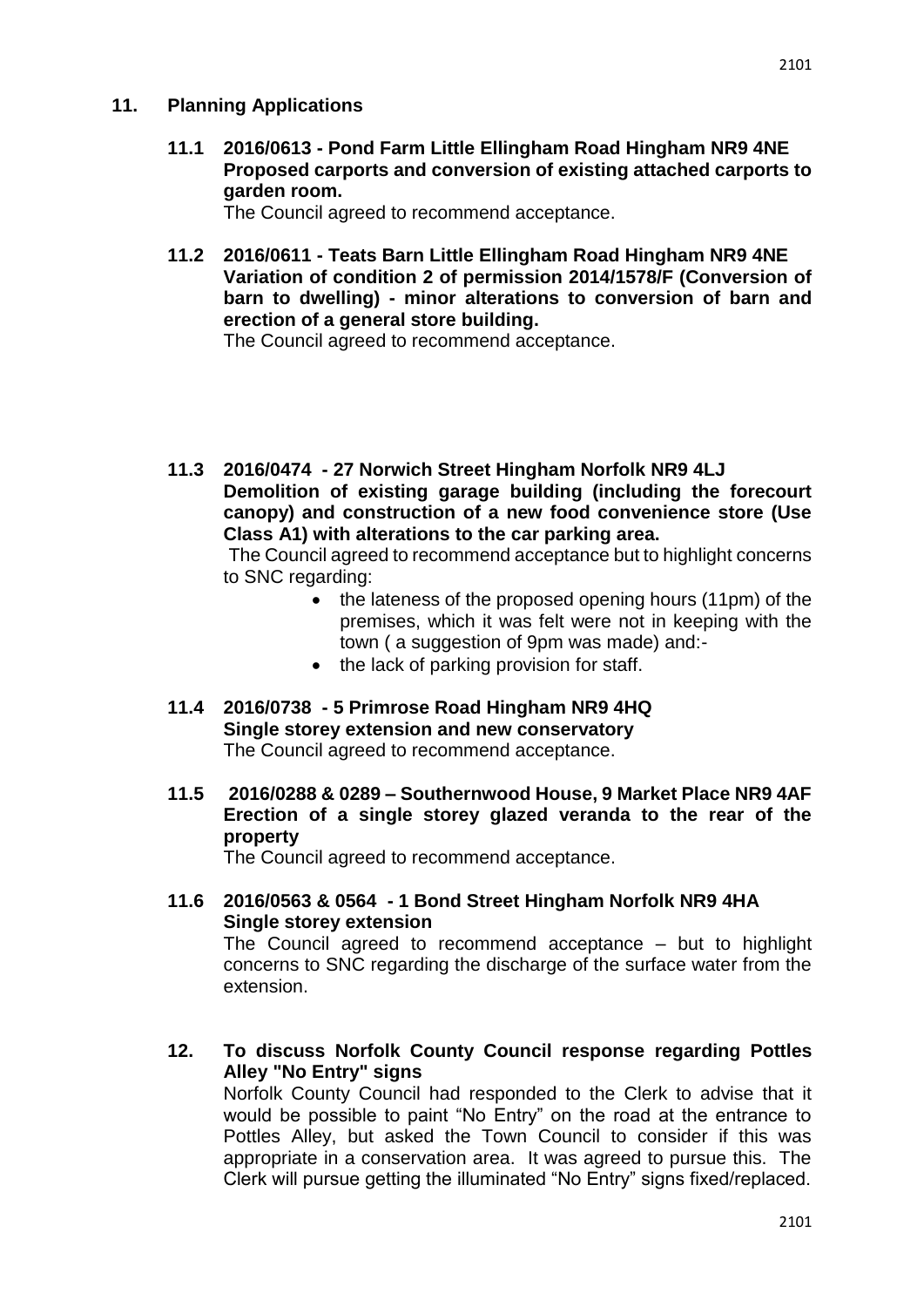**13. To discuss Norfolk County Council response regarding pursuance of extending the proposed 20mph zone**

Norfolk County Council had again responded to advise that there were no accident statistics to justify the extension of the proposed 20MPH zone to include Hardingham Street/Ringers Lane area. It was agreed to look at pursuing this again as a separate scheme at a later date.

#### **14. To discuss the way forward with the Fairland Oak tree (Attleborough Road junction) and consider new tests to be carried out on the tree.**

The Clerk advised that Ravencroft had quoted £225.00 plus VAT to carry out a detailed ground level inspection of the oak tree and to include up to 6 resistograph micro drillings around the buttress area, therefore giving new up to date information on the condition of the tree. It was agreed accept this quotation and have the test/inspection undertaken.

#### **15. To discuss the condition of some equipment on the Welcomme Play Space**

It was noted that arrangements were in hand with the Hingham Playing Field Association to replace the damaged tyres sunken into the ground and to undertake the painting of the frame for the zip wire.

#### **16. To discuss the asset register and agree amendments**

The changes to the asset register were accepted and agreed. (see Appendix B)

#### **17 Information regarding the internal and external audit**

The Clerk advised that she had an initial meeting with the Internal Auditor booked for 21 April, and that the paperwork had been received from Mazars regarding the external audit which had to be completed and returned by 6 July (approved by Council by 30 June 2016).

#### **18. Update on the Bank reconciliation/accounts**

The Clerk advised that the bank reconciliation/accounts were complete as far as the bank statements available allowed, and that the all figures tallied up with the cash book.

# **19. To discuss the requirement to nominate a pension provider**

It was agreed to use the government scheme as the nominated pension provider.

#### **20. To discuss how to progress the co-ordination of the community speed watch**

The Highways Working Party will contact those who had volunteered to be part of the Speedwatch Scheme to see if any were willing to be the co-ordinator. The Clerk will also put a request for volunteers/coordinator in the report in the parish magazine.

**21. Proposal to write to South Norfolk Council to request that outdoor exercise equipment be installed on the play space at the Hops development** Agreed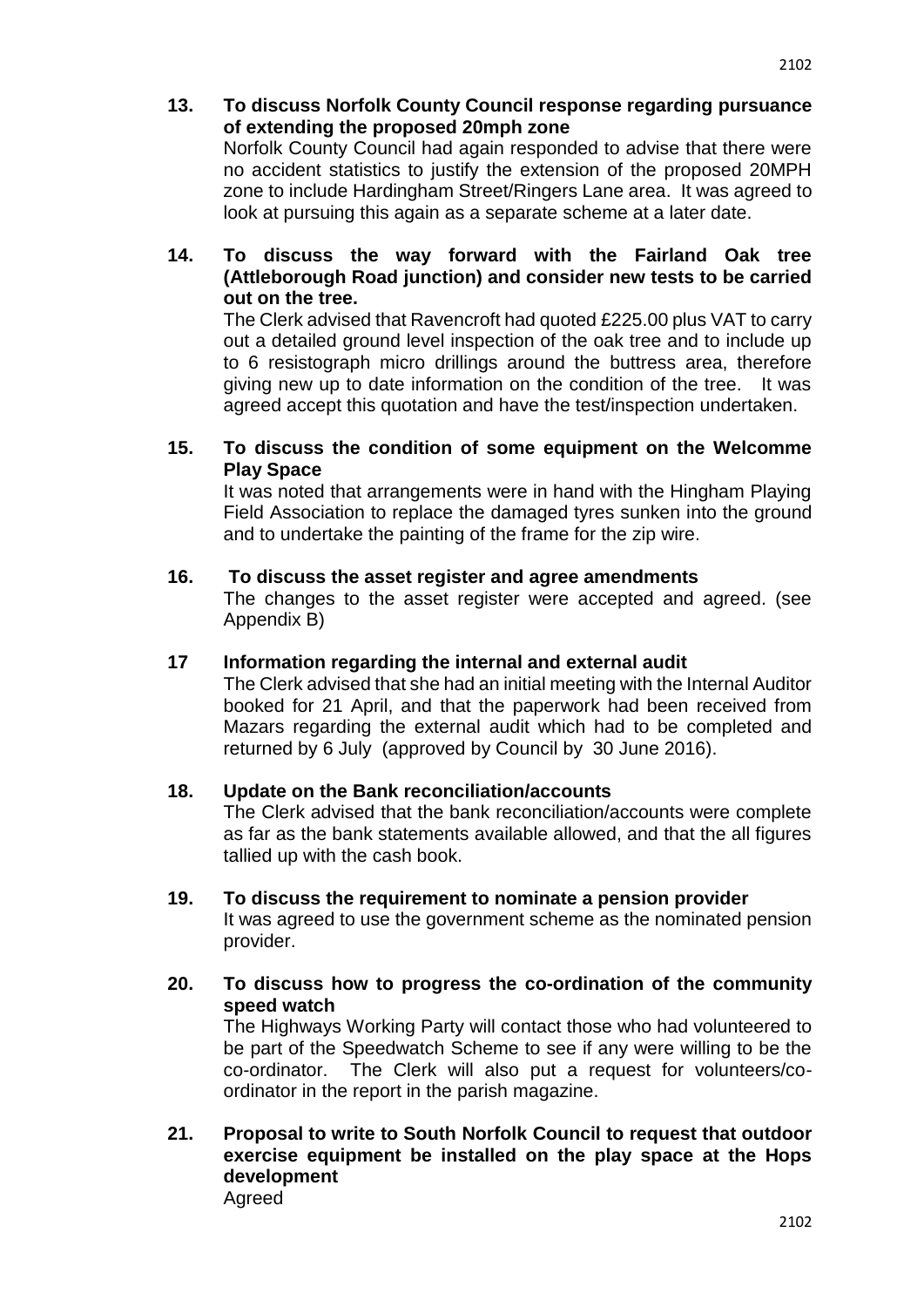- **22. Proposal to purchase 10t of tarmac planings for the Lincoln Hall driveway @£17/t** Agreed
- **23. Proposal to engage the services of Walton Associates to service/repair the clock**

The Clerk reported that the clock had stopped chiming on the quarter and would soon be due its annual service. Due to the previous lack of communication from Smiths of Derby, and the efficient service provided by Waltons it was agreed to approach them regarding work required to the clock.

#### **24. To discuss the S106 funding portion of the Fairland bus shelter**

The Clerk reported that NCC - Area Programme Engineer had confirmed that there was S106 funding still available - £2409.87 of the available funds have been used to cover the 25% portion of the cost of the Fairland Bus Shelter payable by Hingham Town Council. This leaves £898.21 of S106 funds available to be spent and should be used towards bus travel, walking or cycling specifically to benefit residents of the Bell Meadow development, it must be spent by December 2017 or it is passed back to the developer. Proportioning the S106 money to the bus shelter means that the £300 donation by Konectbus is still available for future improvements. It was proposed and agreed that a plaque should be purchased and installed, to signify that the bus shelter was built to commemorate the Queens Golden Jubilee.

#### **25. Accounts for Payment**

| D Ramm (5 weeks wages inc hol.)                             | £877.92   |  |
|-------------------------------------------------------------|-----------|--|
| A Doe (£650.42 wages +28.08 stamps)                         | £678.50   |  |
| Anglian Water (Attleborough Road)                           | £14.10    |  |
| e-on                                                        | £545.36   |  |
| K and M Lighting (Bus Shelter light & Power)                | £1,423.04 |  |
| <b>K</b> and M Lighting                                     | £308.23   |  |
| Xerox Finance Ltd (printer rental Apr-Jun 16)               | £115.31   |  |
| PHS (April 16-Mar 17)                                       | £1,346.44 |  |
| Lincoln Social Centre (hall hire)                           | £69.00    |  |
| <b>Norfolk Association of Local Councils (subscription)</b> | £366.01   |  |
| A Hare (de-fib equipment)                                   | £53.00    |  |
| <b>HMRC</b>                                                 | £296.33   |  |
| J Squires (5 days toilet cleaning holiday cover)            | £38.00    |  |
| <b>First Copy Corporation Itd (metered printing)</b>        | £28.45    |  |
| C Lane (internal audit)                                     | £480.00   |  |
| City Signs (cemetery sign)                                  | £552.00   |  |
| Total                                                       | £7,191.69 |  |
|                                                             |           |  |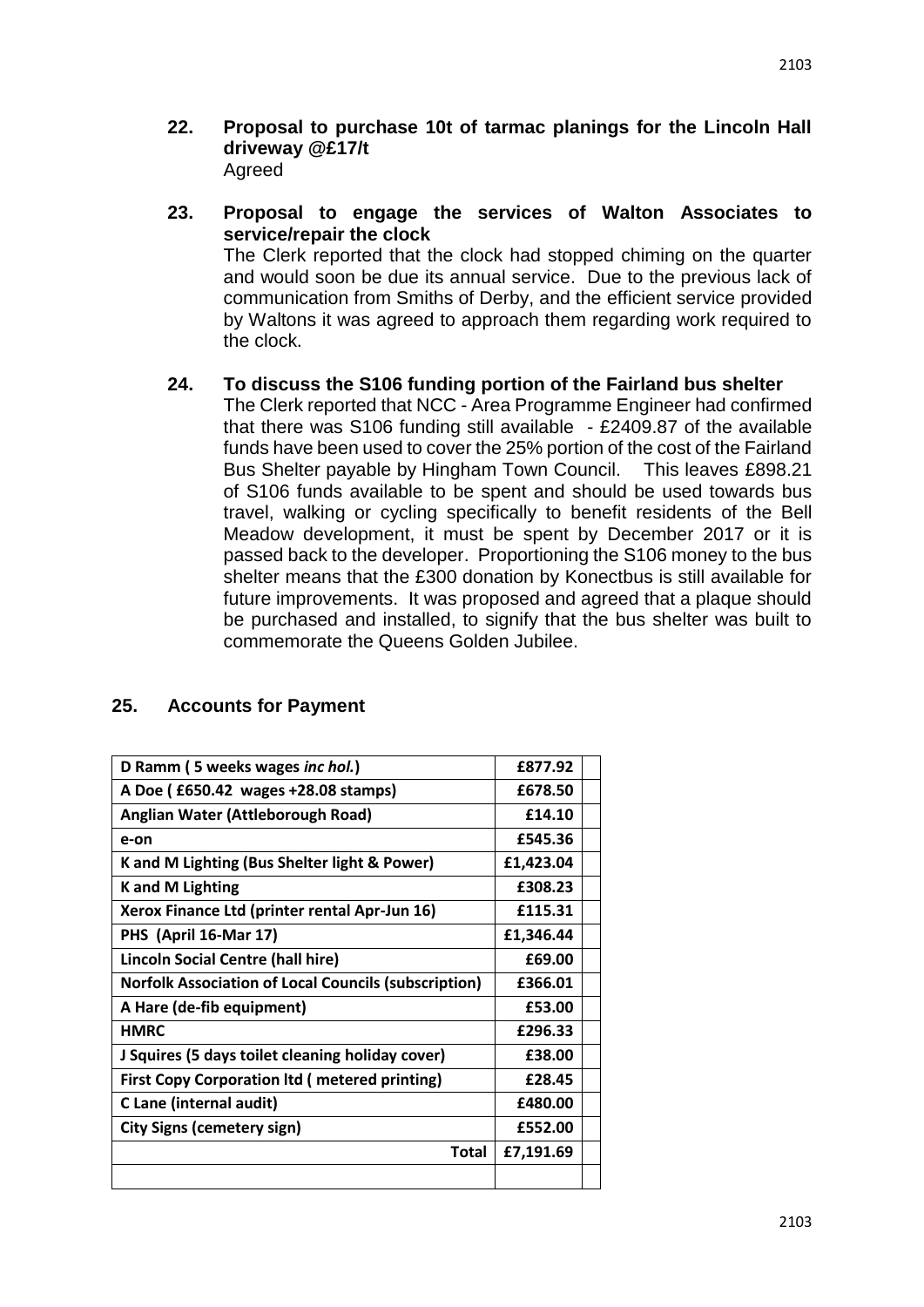The Clerk advised that the payment for PHS was for sanitary waste disposal (Hingham Toilets) from 01/04/2016 – 31/03/2017, and that PHS required 90 days written notice for a cancelation of the contract PHS stated Hingham Town Council were under, for which a cancellation fee would be applied. It was discussed that the company did not offer value for money and did not provide proof of the frequency of emptying the sanitary bins. It was agreed that the Clerk should write to PHS to cancel their services with immediate effect, **and to not forward the payment to them**.

**Amended Total for Accounts for Payment – £5,845.25**

The meeting concluded at 10pm

…………………………………………………Chairman 03 May 2016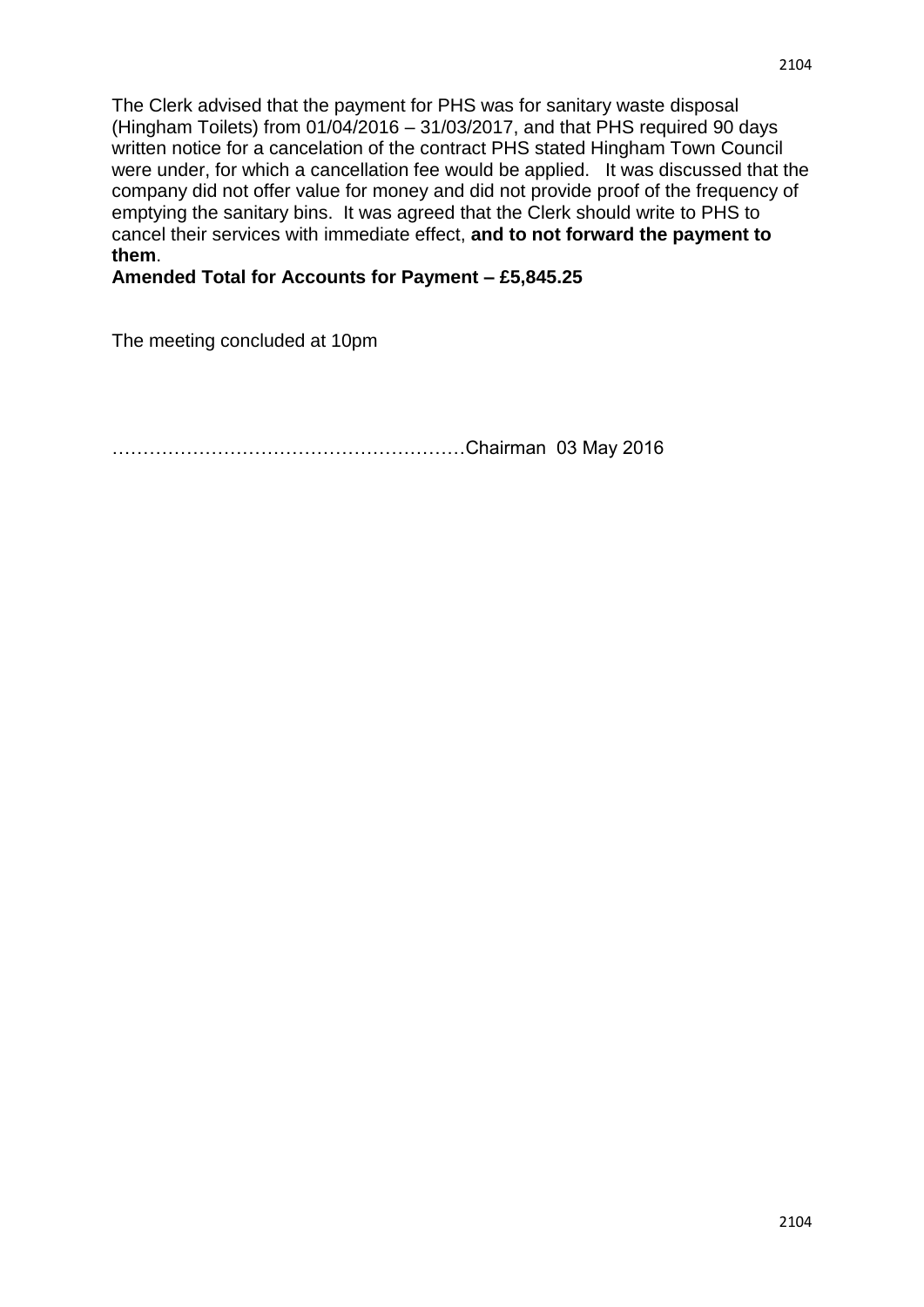## **Clerks Report for 05 April 2016**

| Min: | <b>Update</b>                                                                                                                                                                                                                                                                                                                  |  |  |  |  |  |  |  |  |
|------|--------------------------------------------------------------------------------------------------------------------------------------------------------------------------------------------------------------------------------------------------------------------------------------------------------------------------------|--|--|--|--|--|--|--|--|
|      | Matters Arising From the minutes of the meeting on 01 March 2016                                                                                                                                                                                                                                                               |  |  |  |  |  |  |  |  |
| 2.3  | Tables outside White Hart Pub – this has been bought to the attention of NCC Highways                                                                                                                                                                                                                                          |  |  |  |  |  |  |  |  |
| 2.4  | <b>Congratulations letter sent to Janet Raybould</b>                                                                                                                                                                                                                                                                           |  |  |  |  |  |  |  |  |
| 2.5  | Email sent to NCC Highways South Area Manager – requesting that Hardingham Road area be<br>added to the gritting route                                                                                                                                                                                                         |  |  |  |  |  |  |  |  |
| 6.2  | Letters sent to the surgery and school regarding support for including Hardingham Road in the<br>proposed 20mph scheme - response received from Dr Conway - in favour of this - no response<br>received from the school. NCC have confirmed that there is not enough evidence to support<br>including this area in the scheme. |  |  |  |  |  |  |  |  |
| 6.2  | Request sent to NCC Highways South Area Manager - requesting the consideration of a provision<br>of a pavement on the south side of Norwich Road                                                                                                                                                                               |  |  |  |  |  |  |  |  |
| 7.6  | Harrods of Hingham - request to write to welcome the new proprietors - The Clerk has written to Mr<br>Karavadra.                                                                                                                                                                                                               |  |  |  |  |  |  |  |  |
| 14   | Mr Handford from Naked Marketing hopes to be able to attend the Annual Town Meeting                                                                                                                                                                                                                                            |  |  |  |  |  |  |  |  |
| 18   | SNC Litter Pick Initiative -the Clerk has registered interest with SNC - if the Town Council wish to<br>take part SNC needs to be notified of the date for the litter pick and any equipment that will need to<br>be borrowed.                                                                                                 |  |  |  |  |  |  |  |  |
| 20   | Sale of Hops Ale - a letter of thanks and acceptance for the donation of funds from the sale of ale<br>has been sent to Mr Abel                                                                                                                                                                                                |  |  |  |  |  |  |  |  |
|      | <b>OTHER UPDATES</b>                                                                                                                                                                                                                                                                                                           |  |  |  |  |  |  |  |  |
|      | Annual Town Meeting - The Clerk has received several reports - Ben from Naked Marketing hopes to<br>attend, as does Dr Conway to represent the Surgery.                                                                                                                                                                        |  |  |  |  |  |  |  |  |
|      | <b>TOILETS</b> – there was a problem of overflowing effluent caused by a sunken pipe – SNC arranged for this<br>to be jetted – and have said the repair of the pipe took place on 24/03/16                                                                                                                                     |  |  |  |  |  |  |  |  |
|      | Public Toilets - Sanitary Bins - The current contract is a rolling yearly contract with the fee paid<br>up front--- cancelation prior to the end of the year incurs a fee, to cancel the contract 90 days<br>written notice must be given prior to the end of the current contract.                                            |  |  |  |  |  |  |  |  |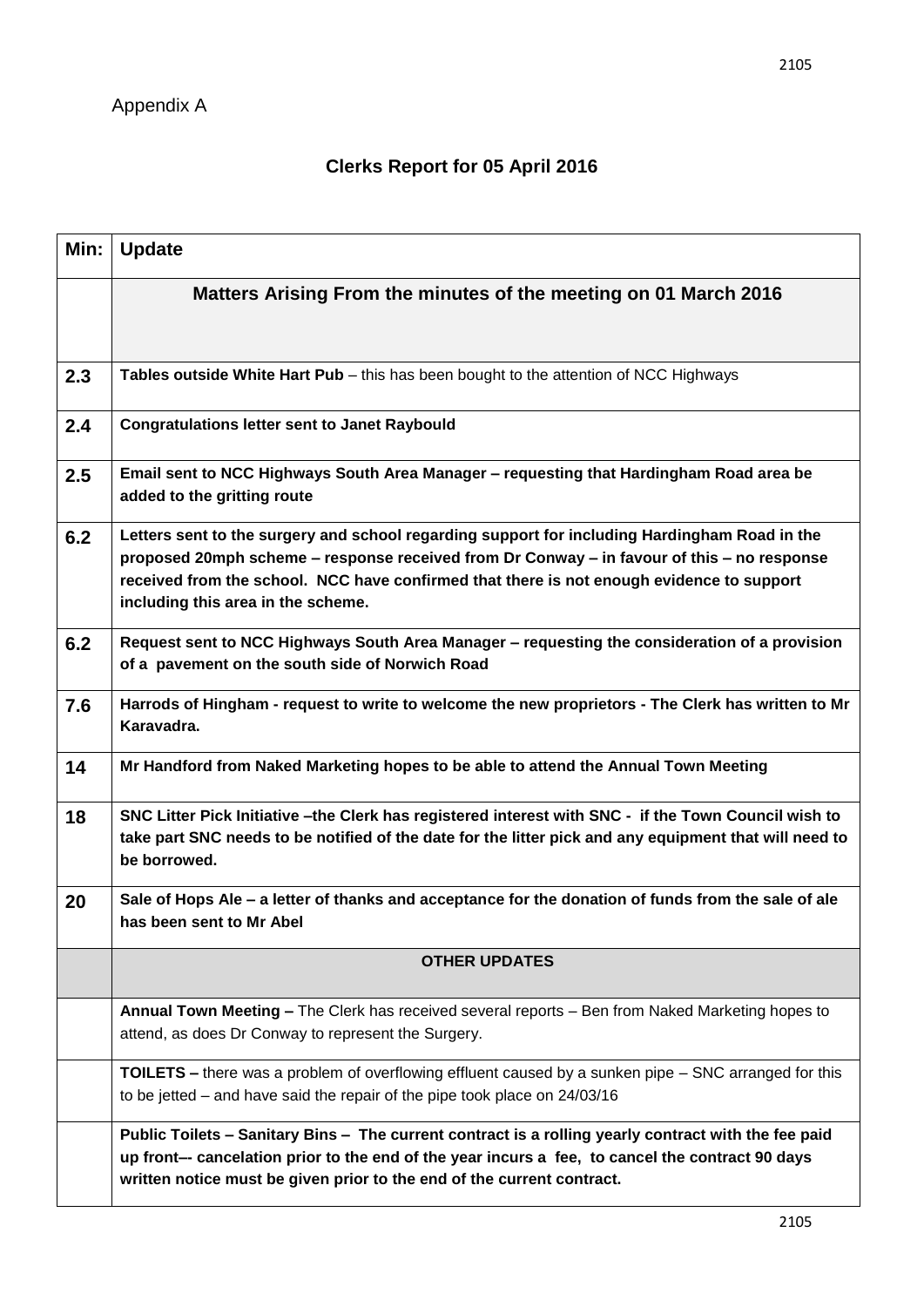| Skate Park Sign – City signs (who are producing the cemetery sign) have been asked for a quotation -<br>£85 plus VAT for the sign OR fitted £65 plus VAT just for the sign |
|----------------------------------------------------------------------------------------------------------------------------------------------------------------------------|
| Folly Lane dog waste bin - to be ordered - The Clerk has met with the householder at the end of Folly                                                                      |
| Lane to discuss his concerns re the placement of the bin/proximity to his home - and now needs to meet                                                                     |
| with the land owner regarding the placement of the bin                                                                                                                     |
| Tree Works - churchyard and sports field (to be overseen by Ravencroft) - Ravencroft have                                                                                  |
| appointed Mr Boydell – the application has been approved by to SNC for the work on the Lime tree in the                                                                    |
| Churchyard – the Clerk has asked for this to be a priority due to householder (who's property is affected by                                                               |
| the tree) concerns. Awaiting start date for work                                                                                                                           |
| Training/certification requirements for the position of Handyman/gardener - The 1st part of the                                                                            |
| pesticide course has been attended and certificate received                                                                                                                |
| Cemetery Sign - now in situ                                                                                                                                                |
| Hingham Public Toilets - Andy Sheppard from SNC is finalising the specification with the procurement                                                                       |
| advisor – and will be in touch when the tenders are submitted. The tenders have to be decided in line with                                                                 |
| SNC procedure - the Clerk has requested that the Town Council be consulted before a final decision is                                                                      |
| made to ensure the budget for the maintenance of the toilets if preserved.                                                                                                 |
| Bank Account – The mandate changes have now been made – BUT – the bank has set the Clerk up                                                                                |
| with View only access - Confirmation received 04.04.16 that changes have been made following the                                                                           |
| new mandate form being sent- and will take effect 05.04.16 - The Clerk will try to transfer monies                                                                         |
| on that date                                                                                                                                                               |
| Light and power point for the Fairland bus shelter - Complete                                                                                                              |
| <b>OUTSTANDING ISSUES</b>                                                                                                                                                  |
| Update on prices for the unmetered electricity supply for street lighting - enquiries with other                                                                           |
| parishes have been made – they advised that they also had difficulty as unmetered supply was not                                                                           |
| available from other companies (other than E-on and N-Power), other parishes did negotiate a slightly                                                                      |
| better deal and have been replacing lighting to be more energy efficient.                                                                                                  |
| Beacon - (Queens Birthday celebrations) - Rev. Reed will look into the possibility/ insurance implications                                                                 |
| of using the beacon on the church – The Clerk will meet with him to look at the beacon and pole -                                                                          |
| enquiries to be made with other neighbouring churches.                                                                                                                     |
| Complaint to the bank /banking arrangements - no response to date                                                                                                          |
| CiLCA Training Pack - To be ordered                                                                                                                                        |
| Request for a quotation for larger/additional 20 MPH signs - The Clerk discussed this with Paul Sellick                                                                    |
| - he verbally quoted a price of £50 per sign (£100 per pair i.e where the signs are back to back on one                                                                    |
| post) – he was concerned that installing larger signs may only result in a temporary reduction in speed of a                                                               |
| limited number of vehicles - regular drivers would soon become accustomed to them. He felt that the use                                                                    |
| of a movable SAM sign would be more beneficial. – The Clerk suggests waiting to see if the funding bid for                                                                 |
| a SAM sign is successful, and if such a sign helps to reduce speeding, before deciding on changing to                                                                      |

2106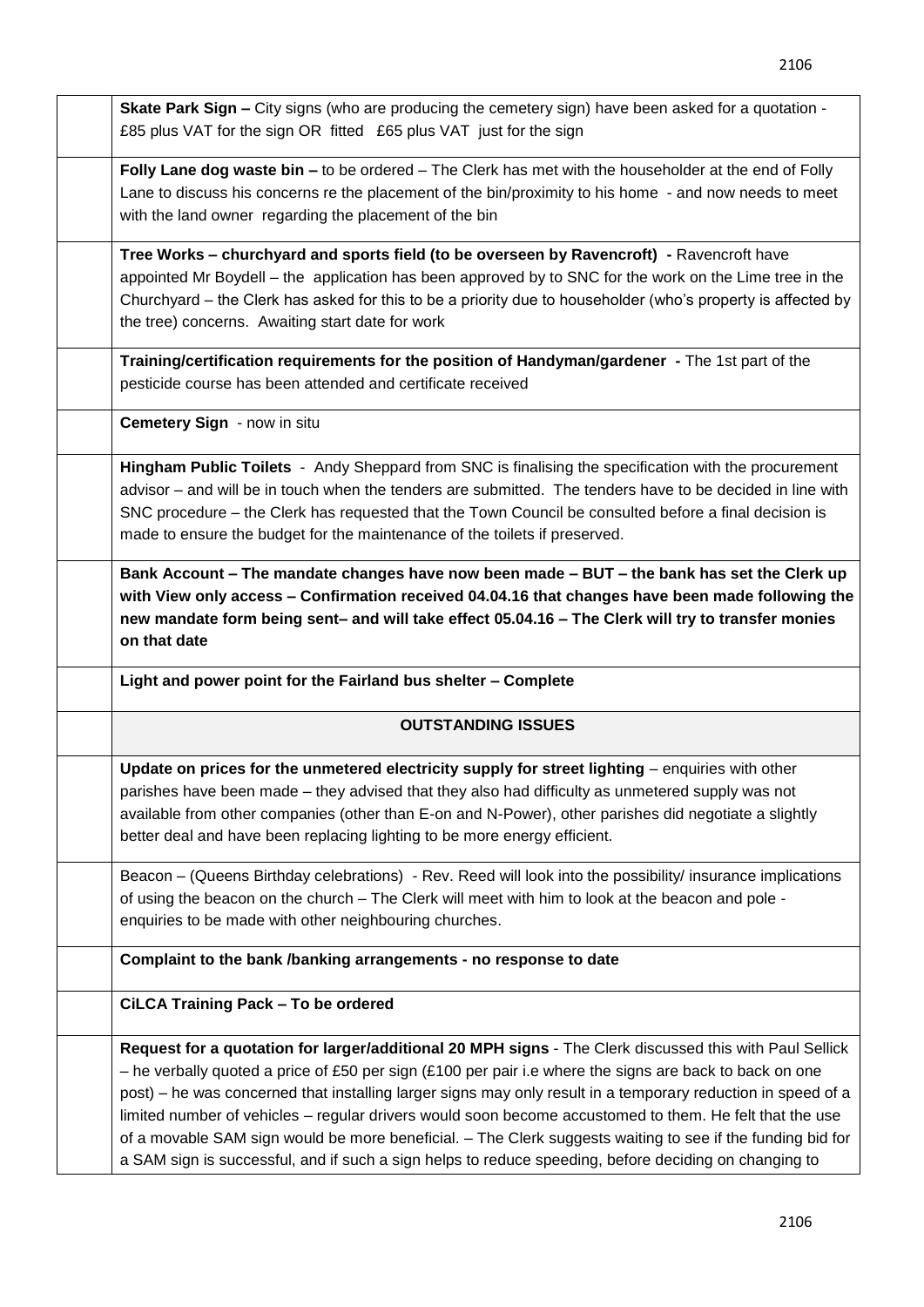| larger general speed limit signage. $-$ New scheme agreed with NNC $-$ may also negate the need for<br>larger signs                                                                                                                                                                                                                                                                                                                                                             |
|---------------------------------------------------------------------------------------------------------------------------------------------------------------------------------------------------------------------------------------------------------------------------------------------------------------------------------------------------------------------------------------------------------------------------------------------------------------------------------|
| Replacement posts on the Fairland - The Clerk and Mr Shingfield have met to discuss what is<br>needed – Mr Shingfield has nothing suitable but he and the Clerk will look into the best price that posts<br>could be obtained for.                                                                                                                                                                                                                                              |
| Job Description for the Caretaker/Gardener – An initial look at the job description highlighted some<br>serious issues - the job description contained instruction that a chainsaw and weed killer should be used,<br>the current handyman has not received training for this, and has therefore been requested to abstain from<br>using either until the situation can be resolved – a re worded job description is being prepared and will be<br>discussed with the handyman. |
| Letter to the White Hart pub regarding the placement of tables blocking pedestrian access -No<br>response has been received from the pub.                                                                                                                                                                                                                                                                                                                                       |
| Damaged Street Light – Norwich Road – the Insurance company has given the go ahead for this to<br>be completed – the Clerk has notified K and M Lighting - Payment to UK Power has been sent –<br>awaiting scheduled work date.                                                                                                                                                                                                                                                 |

Crime figures for Hingham as appearing on Norfolk Constabulary website – Latest available information - 3 crimes were reported in January 2016. Criminal damage and arson 2 Anti-social behaviour 2 - Violence and sexual offences 2 - Burglary 1 Other theft 1

Report Prepared – 04 April 2016 - This report does not detailed contain updates when the subject is a current agenda item – or has been within the remit of a working party and the Clerk has not been involved.